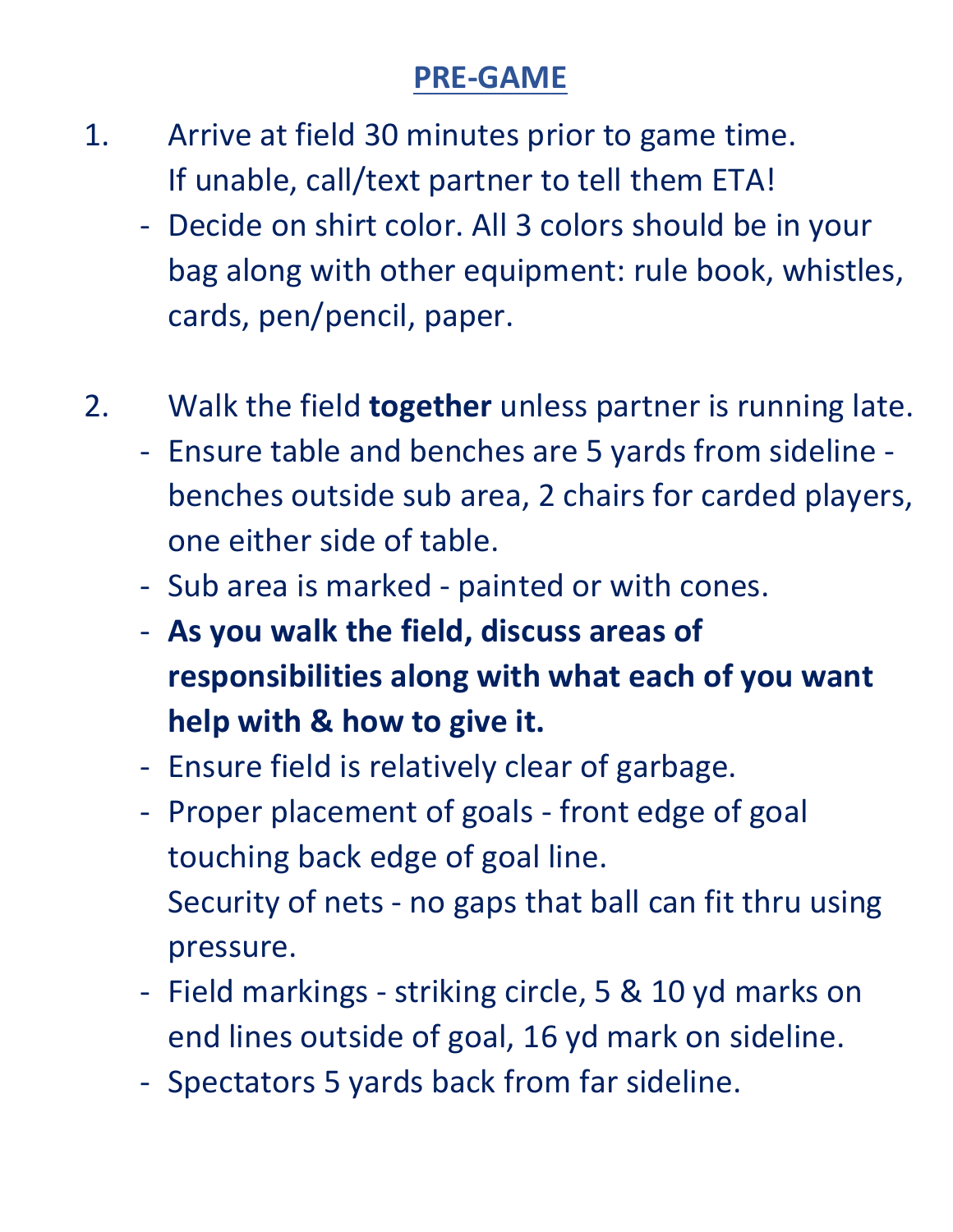- Look at players uniform/equip., esp. GK wrap around throat protector & mouth guard!
- 3. Identify scorer & timer from home team.
	- If timer is up in the booth at stadium, brief them. Make sure they understand when clock is to be stopped. Ask about horn on scoreboard! If there isn't one, ensure air horn at table.
	- Score keeper needs to have both lineups in book prior to start of game. At a minimum, players' numbers.
	- Brief on carding procedures recording, timing.
	- **1 Scorer & 1 Timer (2 people) required for H.S. Definitely for Varsity!**

Pg. 21, Sect. 2, Art. 2 last sentence.

## 4. Meet with **HEAD** coaches & captains

- Introductions
- Brief any field issues found.
- **HEAD** coaches verify all of their players uniforms & equipment are legal.
- **Sportsmanship brief.**
- Coin toss visitors always call it. Possession or Side
- Ask for any questions from coaches or captains.